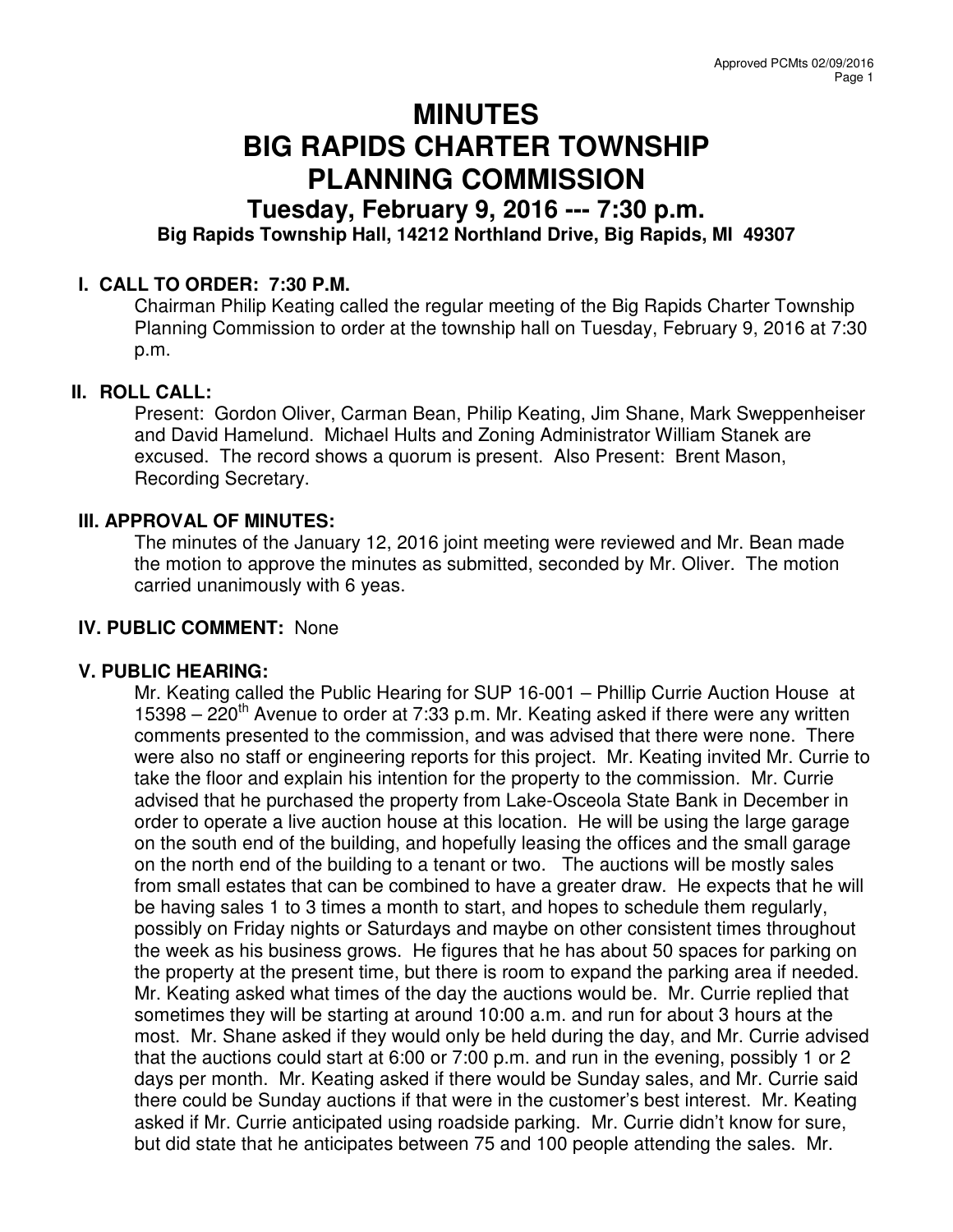Bean asked how many current spaces there are on the site. Mr. Currie thought that there are between 48 and 52 spots, and the township review suggests between 42 and 48 spots on the pavement, not including a dumpster location that could provide for up to 2 more spaces. Mr. Hamelund asked what is allowed for "along the road parking," and Mr. Shane stated that the township normally hasn't allowed it in these situations. In the Commercial Districts which includes Highway Interchange, roadside parking is not provided for. He continued to advise that precedent has been established with other SUP applications for not allowing on street parking. Mr. Shane also asked if the parking lot was lit. Mr. Currie stated that the parking lot was lit. Mr. Keating asked again about additional space for parking to be provided if needed so that the roadside would not be used. Mr. Currie did reply that there is more space on the south side of the property for additional parking. Mr. Sweppenheiser asked how the goods will be delivered to the location, and whether Mr. Currie envisioned tractor trailers delivering items. Mr. Currie responded by saying that most of the items will be delivered by the clients and dropped off, otherwise there would be a fee for his crew to go pick up the auction items. He doesn't believe that any delivery vehicles will be parked on the site during the actual auction. Mr. Keating asked Mr. Currie what parking requirements might be anticipated from the office tenant(s) and how that might impact available parking for the auction house. Mr. Hamelund wondered about whether there would be auctions during the tenants' business hours. Mr. Currie understood the concerns, and Mr. Keating reiterated that the main concern is that enough parking be provided so that no one would be parking on the roadside. Mr. Keating asked for any other questions. Andrew Archer from New Horizons Landscaping addressed the commission. He stated it is good that someone is interested in the property and putting in a business. He mentioned the previous tenant and issues with them. Mr. Archer mentioned a concern about if in the future the business were to house larger equipment auctions, outdoor auctions or after hours auctions. His business has a lot of product that is stored outdoors, and he is concerned about theft and safety. He stated he was satisfied with the requirements that the Planning Commission is considering for this operation, that there be no roadside parking. Further discussion of the commission continued as to what constitutes a parking area. We have no requirements that it has to be paved, so gravel is acceptable, but you can't just park on the grass. Mr. Shane stated that parking is our primary concern, but he is also concerned about the need for bathroom facilities and whether it currently meets the requirement for the type of use that is proposed. The commission briefly discussed what the classification of this business would be, and no consensus was reached about whether it is a type of public assembly use or general commercial use. Parking needs for varied uses are defined differently, for example mercantile uses require one parking space for every 200 sq. ft. of floor space. Based on the building size, the minimum number of spaces required is 39, and there is currently room for approximately 50 parking spaces on the pavement. Mr. Keating asked who owned the property to the south of this parcel. Someone thought that Gail Wyatt might own it, because she has it listed for sale. Our records show Loni Johnson is the owner of record. Mr. Keating closed the public hearing at 7:51 p.m. and the Commission began discussion on the required questions of the special use:

(a) The nature, location, and size of the special use shall not change the essential character of the surroundings area, nor disrupt the orderly and proper development of the district as a whole. The use shall not be in conflict with, or discourage the adjacent or neighboring lands or buildings.

The commission does not believe there will be any issues or conflict.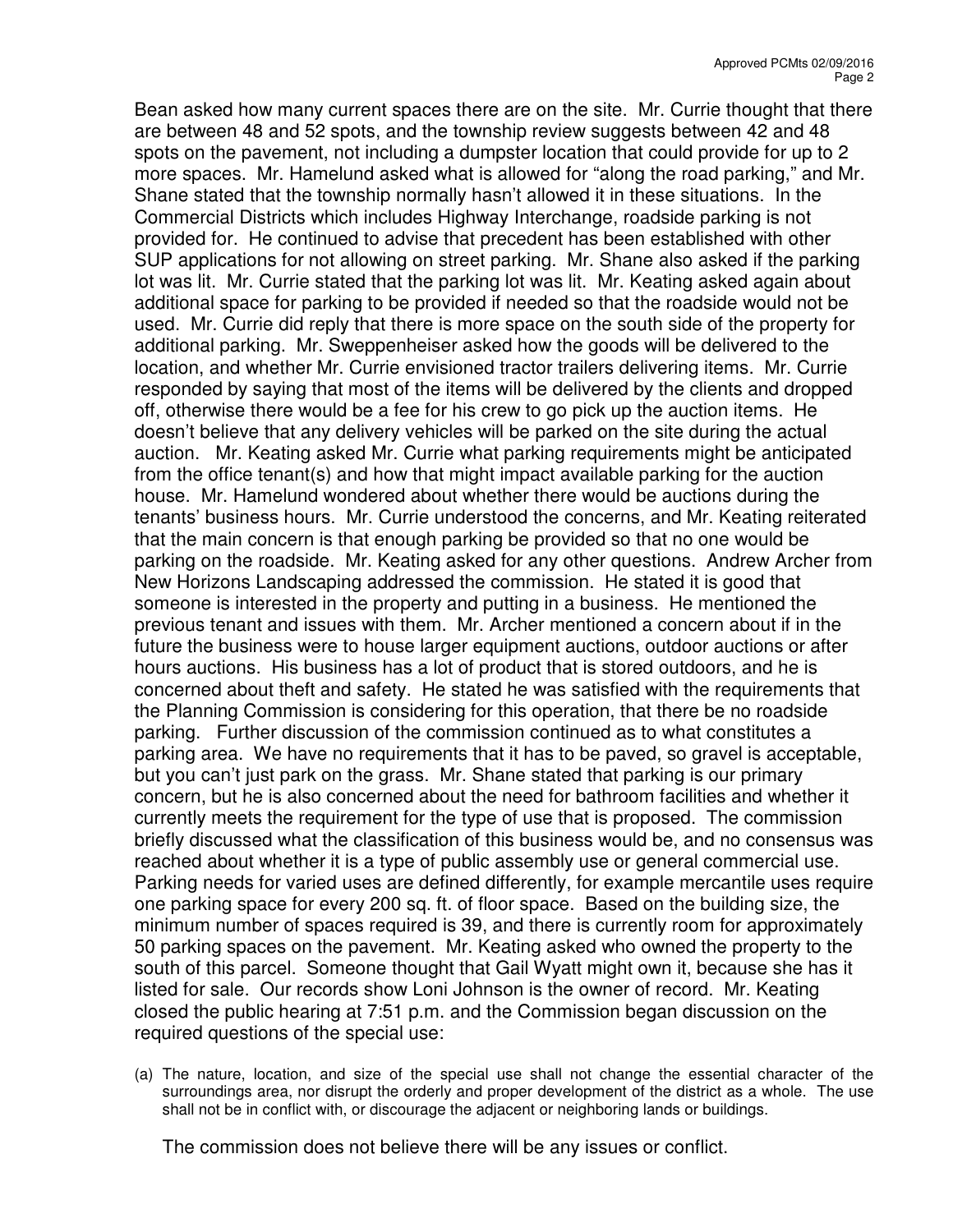(b) The special use shall not diminish the value of the land, buildings or structures in the neighborhood.

The Commission raised no objection.

(c) The special use shall not increase traffic hazards or cause congestion on the public highways or streets of the area. Adequate access to the parcel shall be furnished.

This has been thoroughly discussed previously

(d) The water supply and sewage disposal system shall be adequate for the proposed special use by conforming to State and County Health Department requirements, and the special use shall not overburden any existing services or facilities.

The property is on a private well with an approved septic system.

(e) Uses by special permit shall not be significantly more objectionable to nearby properties by reason of traffic, noise, vibrations, dust, fumes, odor, smoke, glare, lights, or disposal of waste than the operation of any principal permitted use, nor shall the special use increase hazards from fire or other dangers to either the property or adjacent property.

The Commission raised no objection.

(f) The Zoning Board may require that the premises be permanently screened from adjoining or contiguous properties by a wall, fence, plant screen and/or other approved enclosure when deemed necessary to buffer the surrounding uses from objectionable noise, light, etc., created by the special use.

The Commission raised no objection.

(g) The special use shall be consistent with the intent and purpose of this Ordinance and with the intent of the Land Use Plan for Big Rapids Township. The special use shall be compatible with the natural environment and shall not be inimical to the public health, safety and general welfare.

 Mr. Keating thought the use is probably not consistent with the original intent of how the highway interchange district was envisioned, however the purposes for the special use permit do allow for that.

 Mr. Keating asked for a motion to approve the request for SUP 16-001 for the auction building as proposed by Mr. Currie. Mr. Bean moved that we approved application SUP16- 001. The motion was seconded by Mr. Hamelund. Mr. Keating asked for any further discussion or stipulations. Mr. Shane requested that a stipulation be added to require no on-street parking at anytime, seconded by Mr. Bean. A brief discussion about no parking signs took place, and the consensus was that is a road commission function. It was discussed that it shall be the responsibility of the owner to enforce the no on-street parking requirement, as has been previously required of the antique tractor club for their events. Mr. Bean added the stipulation to his motion. Mr. Currie stated he would do his best to abide by this request. Mr. Keating asked if there were any other additions, stipulations or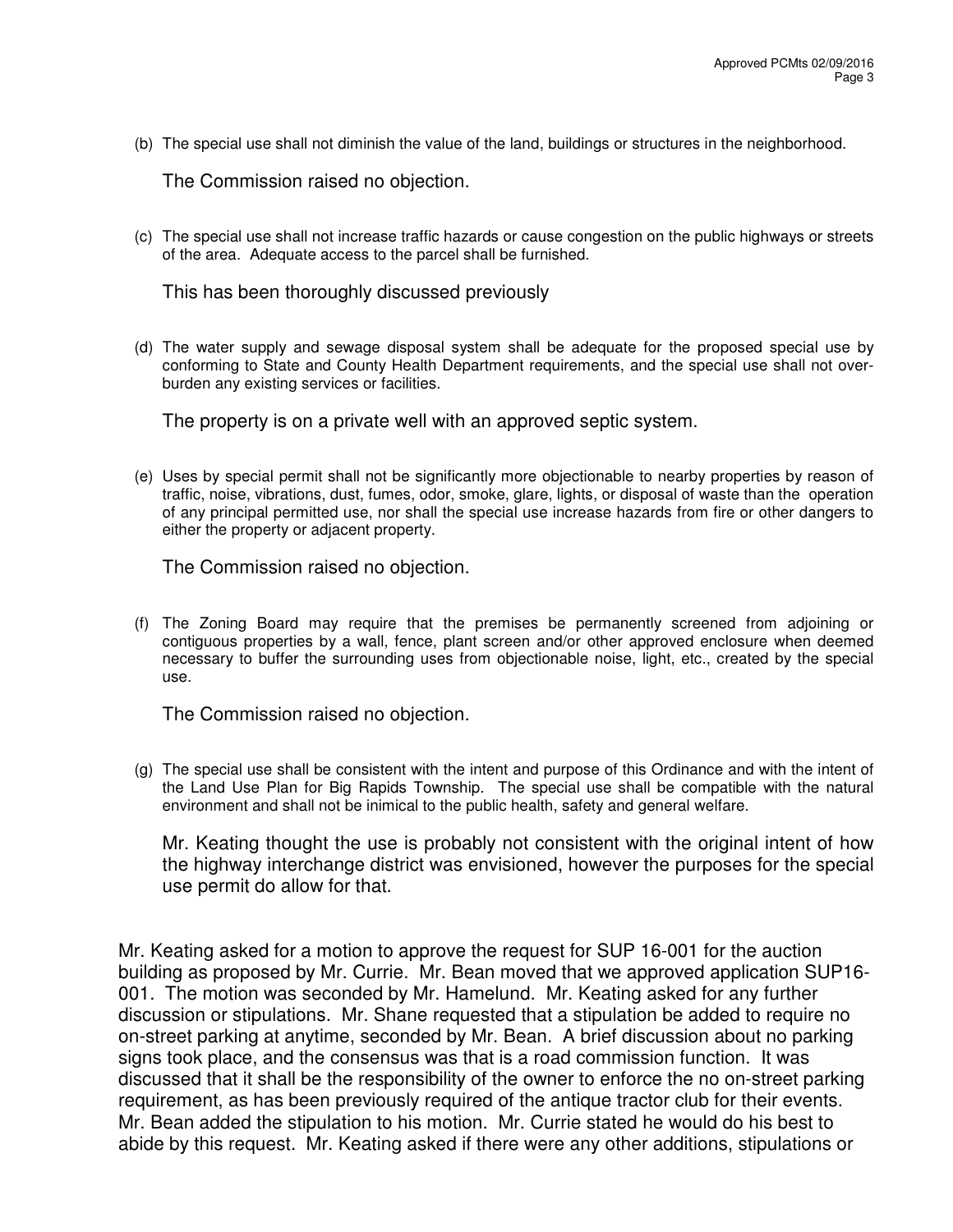comments. None being heard, Mr. Keating asked for the question to voted on. The motion was approved unanimously with 6 yeas. Mr. Keating thanked Mr. Currie for his application.

## **VI. SITE PLAN REVIEW – Dean's Excavating Mining Operation**

Mr. Keating announced the next item of business and invited Zach Wall from Dean's Excavating to give his report to the commission. Mr. Wall gave a report about the activity that has occurred in the mine since the initial application approval. Production of sand and stone has been occurring. Reclamation of the south slope has occurred and there has been grading of the excess soil area to keep it looking good. This material will eventually be used to reclaim the north slope. Material hasn't been used as fast as was originally believed, so the current pit is not as large as was originally projected. Mr. Wall showed the commission on an aerial map where the current pit face is. Mr. Wall mentioned an incident that occurred late last year on a rainy day when dirt and mud got tracked out onto the roadway and did not get handled in a timely manner. A complaint was made at the Township to Bill Stanek, and he forwarded it to Mr. Wall. A broom was available, but did not get utilized as early as it should have. Mr. Wall stated that he did still have a soil erosion permit in place through the Drain Commissioner office which was reviewed earlier this summer. The reclamation bond is still in place as well. Mr. Wall stated that there are no major changes from the original site plan but they did experience a surprise as they worked into the bank to the north, they ran into a large vein of clay/silt and had to adjust the sand cut height up about 13 feet from 884 to 897 elevation as they move to the north. They plan to utilize the stone this coming summer as both a crushed stone product and some will be hauled away for washing. Mr. Keating asked if things were going well, and Mr. Wall replied that they were. Mr. Keating informed the Commission about the history of this particular mining request and the process that occurred for the approval under the Mining Ordinance 38 in 2013. The planning commission approved a Special Use Permit for a period of 10 years to go to 2023 with certain provisions suggested from the planning commission to the Board of Trustees for consideration prior to issuing a mining license. Those provisions were: 1. Adequate dust control be provided as outlined in Ordinance 38. 2. Access to the site would only be from Old Millpond Road and not from 15 Mile Road, which is south of the property. 3. The Township Board carefully review the requirements of Ordinance 38, and that the setback requirements of the zoning be adhered to, being 150 feet from the property line of adjacent properties. Those were the items that were approved with the understanding that the ultimate approval would come from the Township Board. The process then went to the board for the issuance of the mining license. The license was issued to Dean's Landscaping and Excavating for that particular site with the landowner being Western Concrete Properties. A \$20,000.00 bond was required. The initial term for the license was for 2 years, from March 4, 2014 to February 10, 2016 with the following conditions: 1. A paved road from the entrance and exit a distance not less than 300 feet from the right-of-way line into the area of operation would be constructed by June 1, 2014. 2. Fencing according to the minimum specifications in sec 9.A of ordinance 38 shall be installed by June 1, 2014. 3. A gate shall be placed at the entrance and exit of the site, understood to be the entrance and exit of the pit, not the road, to be completed by June 1, 2014. Subsequently, it was Mr. Keating's understanding, after talking to the Township Supervisor, that the requirement for the 300 feet of paving would be waived because the property that would be required to be paved is owned by L.C. Redi-Mix and is not part of the lease agreement. It has been suggested that this change should be documented in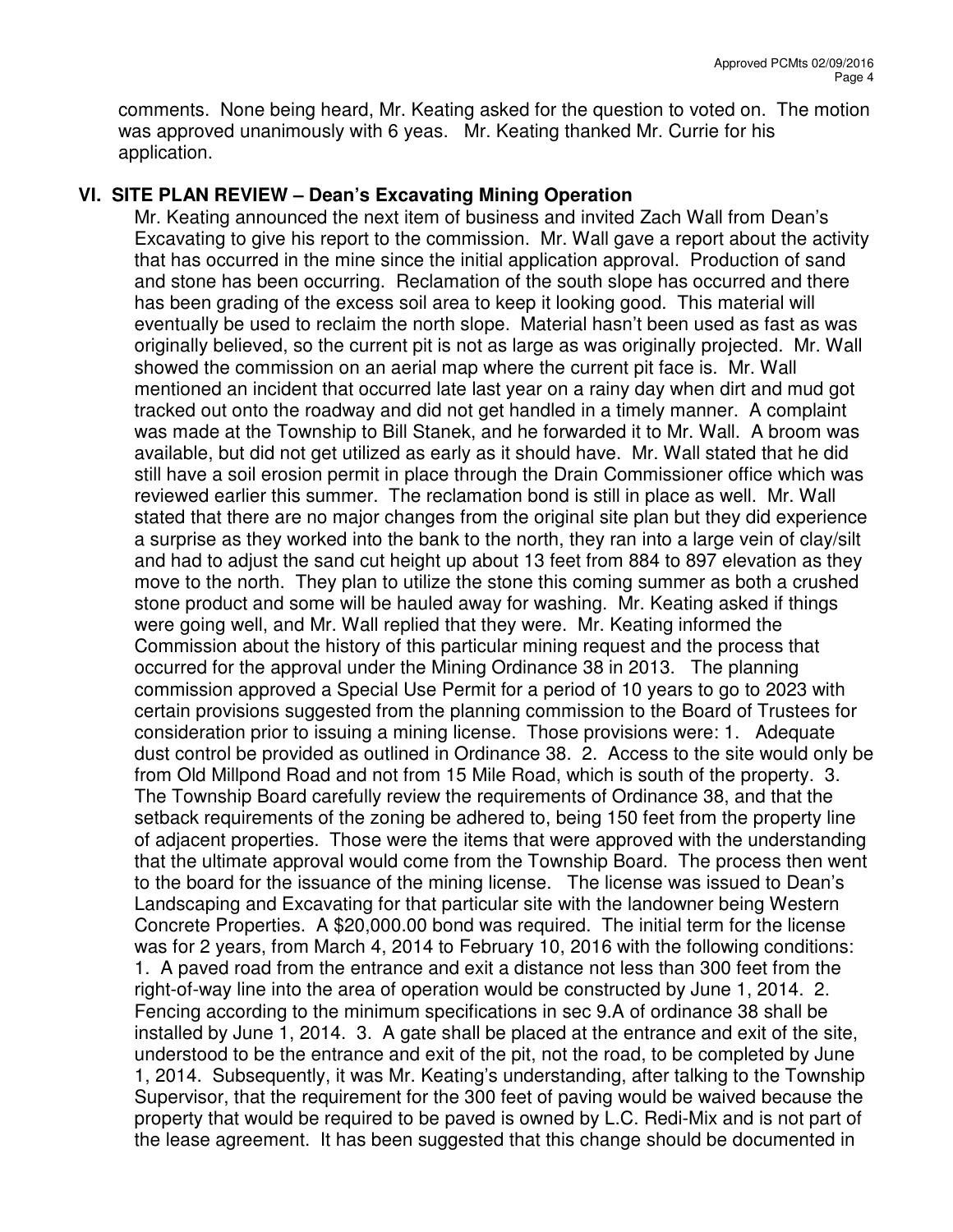writing to indicate that change, so that the Planning Commission and anybody else could look at that and understand that the paving requirement has been waived. It was assumed that the township board had approved that change. Mr. Keating addressed Mr. Wall and brought up the issue that the Planning Commission requested that there be adequate dust control as outlined in Ordinance 38. Since the paving is not required, there needs to be attention given to dust and mud, and frankly, it wasn't happening. Mr. Keating believes that Dean's people pulling in and out of the site could make a decision as to whether or not something needs to be done about mud and dust prior to the time that anyone would make a complaint to the Township. Mr. Keating spoke on a personal note about living in Indian Village, and how an issue went on for about 10 days, and he was having trouble keeping his car as clean as he normally likes to. Mr. Keating feels that Dean's drivers should be able to alert someone to make sure the roadway is kept clean. Mr. Keating did state that he appreciated the way it was cleaned up, but it just took a while to get it done. Mr. Wall accepted full responsibility for the roadway issue, and defended his drivers by advising that they do operate in many different places in West Michigan, each with their own different requirements. Everyone agreed that this incident was a mess. Mr. Keating stated that Section 9 fencing minimum requirements are not in place at the site, that snow fence is what is being used. Mr. Wall said the fencing was modified for multiple reasons including the fact that his insurance company will not let him put up a fence of those specifications due to the danger posed by the wire. That requirement was modified to allow a fence at the top part of the bank and construct a berm the rest of the way around the pit. This change was documented in a committee report to the Township Board. Mr. Keating doesn't have an issue with the change, but is concerned that the license that he has in front of him doesn't show the changes that were agreed to by the Board of Trustees. Mr. Keating wants the license updated to show what was agreed to, so that we don't have these questions going forward. Mr. Hamelund said that one of the biggest concerns in 2013 was that the Township was not following the ordinance, and was cutting deals. There is still a concern about the ordinances conflicting on certain subjects. Mr. Shane thought that ordinance 38 was going to be repealed when the new zoning ordinance was enacted. Mr. Hamelund stated that Dean's has done an admirable job while operating at this pit, except for the let down on the roadway in December. He continued by stating that Dean's has tried to do everything that Big Rapids Township has asked. He continued by advising that in 2013, it was a hornet's nest trying to get the mining permit approved. A committee was formed to develop an ordinance which would allow a simpler process to be followed for future mining license requests, but we still had Dean's to deal with, because they were existing and everyone wanted to move away from Ordinance 38 in order to get them operating under the most current zoning structure. That was agreed upon, at least verbally. Mr. Hamelund said that in March, the Township Board was led to believe that they were going to give a short term mining license of a year, although I don't have a problem with two, in order to get Dean's to reapply under the new zoning ordinance and verbally the commission had agreed to allow previous documentation to be used for the new application to save time and money to get everybody on board with the new ordinance, so that Ordinance 38 could be voided. Mr. Hamelund couldn't understand why Dean's hadn't been before the commission to reapply earlier; as he thought the initial license was for only one year. Mr. Hamelund talked with the Township Supervisor after seeing Dean's operating this winter, and was surprised to learn that a 2 year license had been issued. Mr. Hamelund stated that if Dean's is operating under the provisions of Ordinance 38, the reapplication process should have begun in December of 2015. Mr.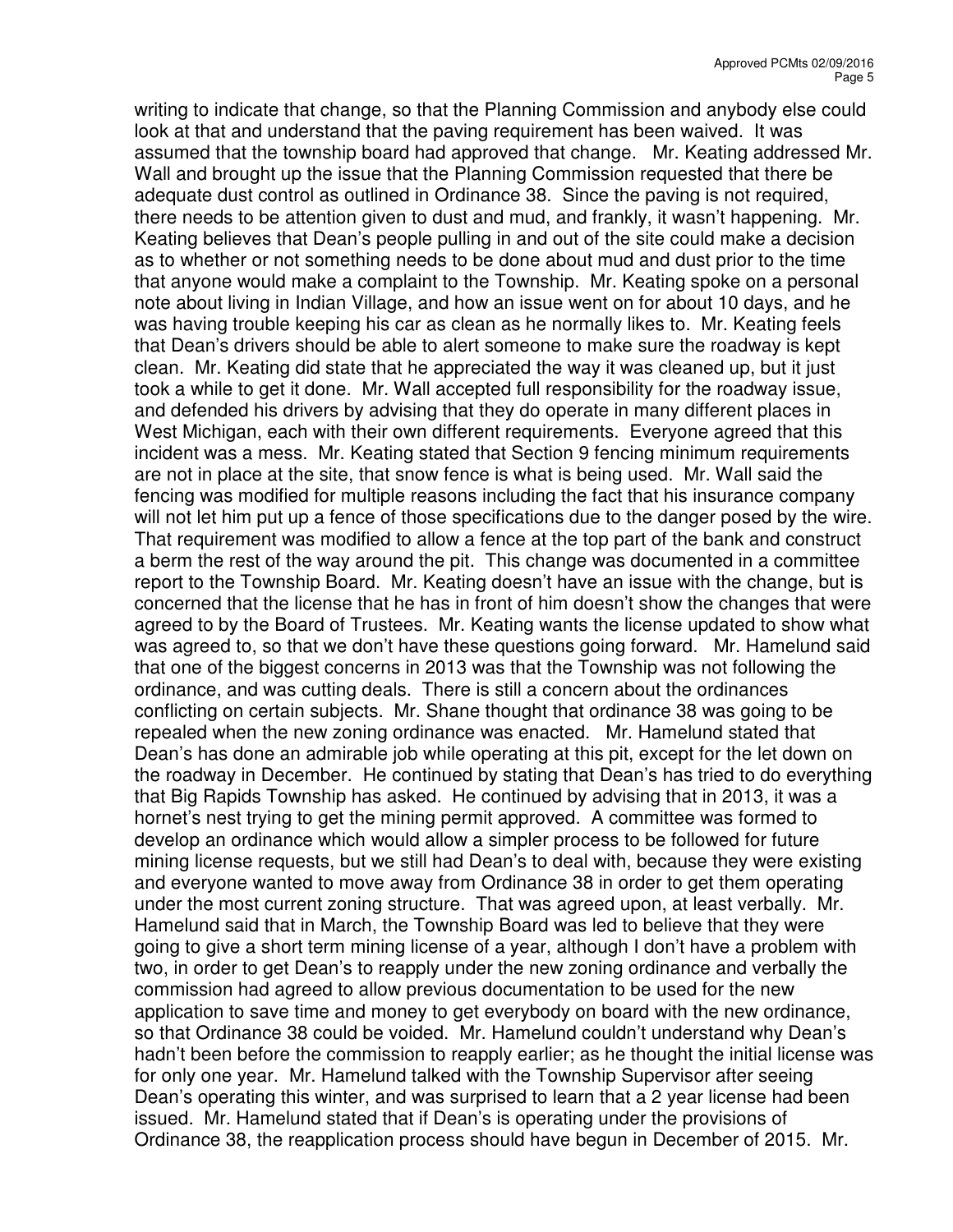Wall acknowledged that information. Even under the new zoning ordinance, the application process should have started 90 days ago to apply for a special use permit for 2 years. Mr. Hamelund stated that he is frustrated, and he continued that a lot of the information is verbal and he is recalling it from memory, which is the last thing he wants to do with this hot topic. Mr. Shane stated that he went through the minutes that he could find, from 2014 and 2015. Mr. Shane could not find any mention where Ordinance 38 was repealed. Mr. Hamelund replied that it was not repealed. Mr. Shane then asked if both 38 and the zoning ordinance were in effect. Mr. Hamelund replied that they are both in effect. Mr. Shane responded, "That is ridiculous." Mr. Shane and Mr. Hamelund advised that both ordinances are currently on the township's website. Mr. Hamelund continued by stating the license Dean's is currently operating under says Ordinance 38. Mr. Shane gathered that Dean's is grandfathered in and is operating with a SUP that was issued for 10 years, and there is nothing that the Planning Commission has done to stop that SUP. If Ordinance 38 were repealed, because he is grandfathered in, Dean's would not have to meet the requirements of the new ordinance. Mr. Shane continued by saying Dean's probably has to renew their license, but there is no license requirement in the zoning ordinance. The license requirement is in Ordinance 38, which is apparently still in effect. There was agreement that this situation is not good, but the Township Board needs to resolve it. Mr. Wall spoke about the fact that other townships have a redundant system where a SUP may be issued for 10 years and a review occurs between one and three years to maintain the license. Mr. Keating reiterated that he recalls that at least every two years, Mr. Wall was going to provide an update to the Planning Commission, regarding what is going on at the site. Mr. Hamelund continued that the citizens had an expectation that every two years they would have a public hearing to voice their concerns about the operation. Mr. Keating asked where that requirement came from. Mr. Hamelund advised that it is part of the new Zoning Ordinance change regarding mining. Much discussion continued about this situation and that after March 2013, the Township Board didn't follow through with all they needed to do. The license was issued by the Mining Administrator, Mr. Stanek, but was never presented to the Board of Trustees. Mr. Hamelund stated that he just wants the policy to be streamlined, so you can't argue about what is supposed to be done next. Mr. Keating reiterated that the next step is for the Township Board to get rid of Ordinance 38 so that the Zoning Ordinance language can be effective. Mr. Shane stated that Dean's should still be able to relicense under the provisions of Ordinance 38 with the idea that 38 will be eliminated and that any further licensing will occur under the Zoning Ordinance, otherwise there will continue to be 2 slightly conflicting ordinances. Mr. Bean stated that there should have been some method for tracking the changes, not unlike as engineering change documentation, so that we could determine which version of the agreement we were viewing. Mr. Keating stated that the issue with ordinance 38 needs to be taken up with the Township Board, whether the Planning Commission raises it or another entity brings it up. Mr. Sweppenheiser stated that the first person who should be contacted is an attorney. He further raised the point that Dean's is operating under Ordinance 38 as a permitted use, but repealing 38 might create a situation where Dean's operation would become a non-conforming use and therefore, enforcement would be eliminated because the ordinance no longer exists and a non-conforming use can continue as long as the use doesn't change. Mr. Keating stated that as far as the Planning Commission is concerned, Dean's has reported on their operation, and it is what they are supposed to do. Mr. Keating did state that the township board needs to determine what they need to do in this situation. Mr Keating also requests that a couple of signs should be posted on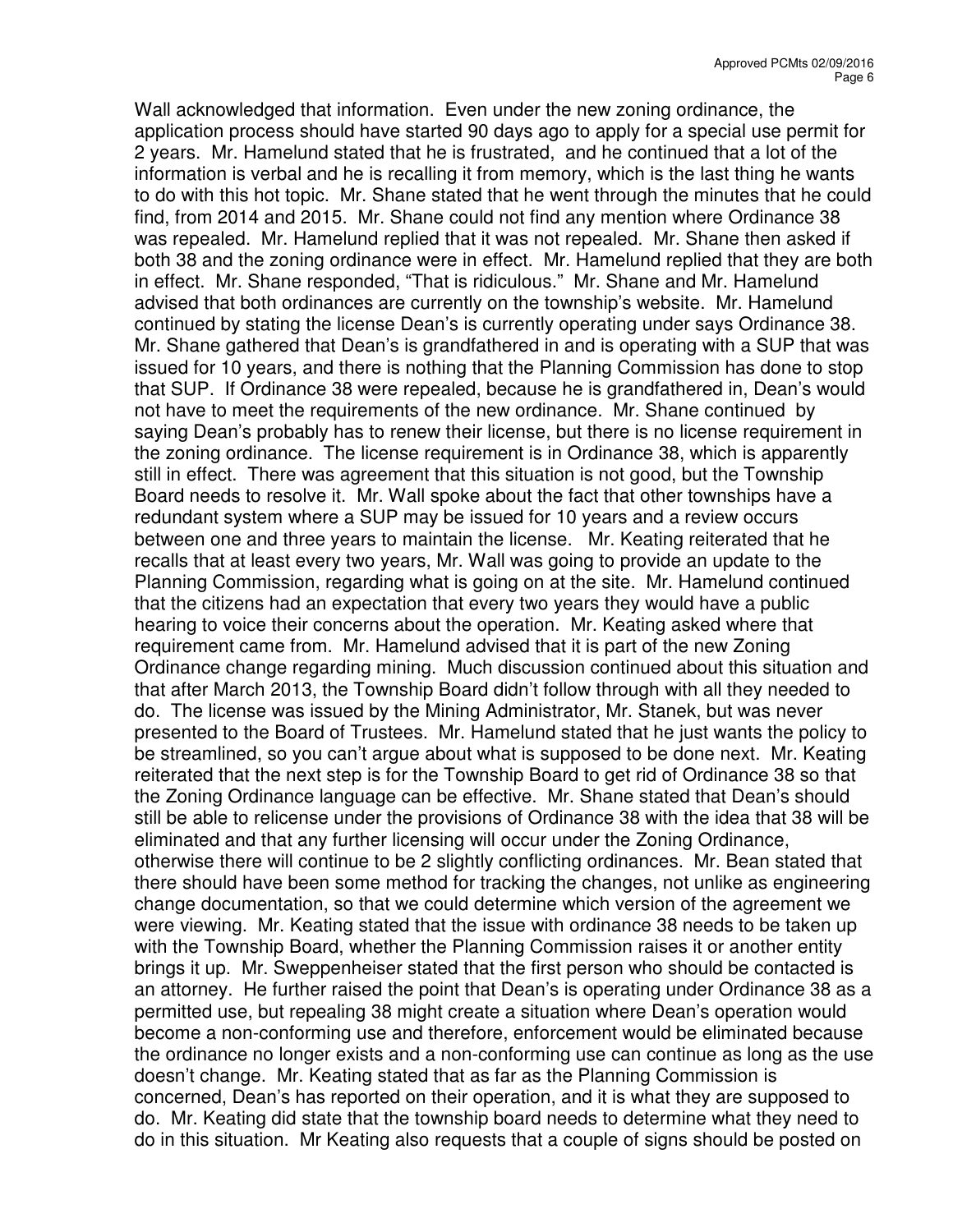the east side of the property identifying the danger of the drop off. Further discussion about the status of a mining license continued, and Mr. Keating advised that Mr. Wall has met his obligation with the Planning commission, and further discussion with Mr. Stanek will need to occur regarding reissuing the mining license. Mr. Keating suggested that in the relicensing process, the stipulations should reflect what actually is being required of Dean's Excavating. Mr. Shane read the motion from the March 4, 2014 meeting of the Township board that issued the mining license in compliance with Ordinance 38. Mr. Bean asked about what will happen in the interim. Mr. Keating said frankly that is not our call. Mr. Bean agreed that the Planning Commission is not authorized to do anything. Mr. Shane read the minutes of the February 11, 2014 Township Board of Trustees meeting. A motion to have the Mining Ordinance Committee move forward toward steps necessary in changing Ordinance 38 to a zoning issue for submission to the township board was made by Zimmerman, seconded by Hamelund, carried unanimously. Mr. Shane did find a June 3, 2014 Township Board motion to extend the deadline for full compliance with Big Rapids Township Mining Ordinance 38 by Dean's Excavating until the new zoning ordinance requirements for mineral extraction has been approved. At that time, Dean's Excavating would have to reapply to the township Planning and Zoning Commission for a new special use permit. At that time, it would be the expectation of the Township Board of Trustees that all provisions of the new ordinance would be complied with by Dean's Excavating. Any conditions or items in the new zoning ordinance that are not already being complied with when the new SUP is applied for may be grounds for denial of that permit by the Planning Commission. Motion made by Hamelund, seconded by Toogood. An amendment stating that Dean's comply or stop all mining operations by June 14 was made by Zimmerman, seconded by Hamelund. Motion carried on roll call vote, although Mr. Shane is not sure which motion was voted on. Mr. Hamelund explained that because the gate wasn't done by the June 1st, the township board amended the language so as not to shut the operation down. The gate was up on June 4<sup>th</sup>. After that, all the concerns seemed to cease, and the process came to a halt because the Township didn't receive any more complaints. Because Mr. Stanek was out of town for an extended time, Mr. Bean asked the Commission if Mr. Stanek could temporarily authorize Mr. Mason to approve a mining license so that Mr. Wall could continue his operation without having to come back before another board. Discussion came back with no certain answer for this issue. Mr. Keating asked if Dean's was operating today, and Mr. Wall advised that they did have one truck hauling from this pit today, but in about 2 weeks, they will be operating from this pit for a couple of months. Mr. Bean asked Mr. Mason if he had functioned temporarily as the zoning administrator. Mr. Mason advised he did not, and mentioned that he will be reporting on that issue later in the meeting. Mr. Keating stated that as far as the Planning Commission is concerned, Mr. Wall has completed what he has to do, and Mr. Keating expressed his confidence that Mr. Wall will take care of any concerns that may develop before they become township issues. Mr. Keating advised that as far as the mining license is concerned, the township board will need to act upon that issue. Mr. Keating thanked Mr. Wall for his report, and moved onto the rest of the agenda.

#### **VII. REVIEW OF BY-LAWS and RULES OF PROCEDURE:**

Mr. Keating feels that it is important to regularly review the By-Laws and the Rules of Procedure. He continued by reading the text of the By-Laws which are attached to these minutes. He especially requested that everyone pay close attention to the section on conflicts of interest. Mr. Hamelund stated that at another board he sits on, one of the first